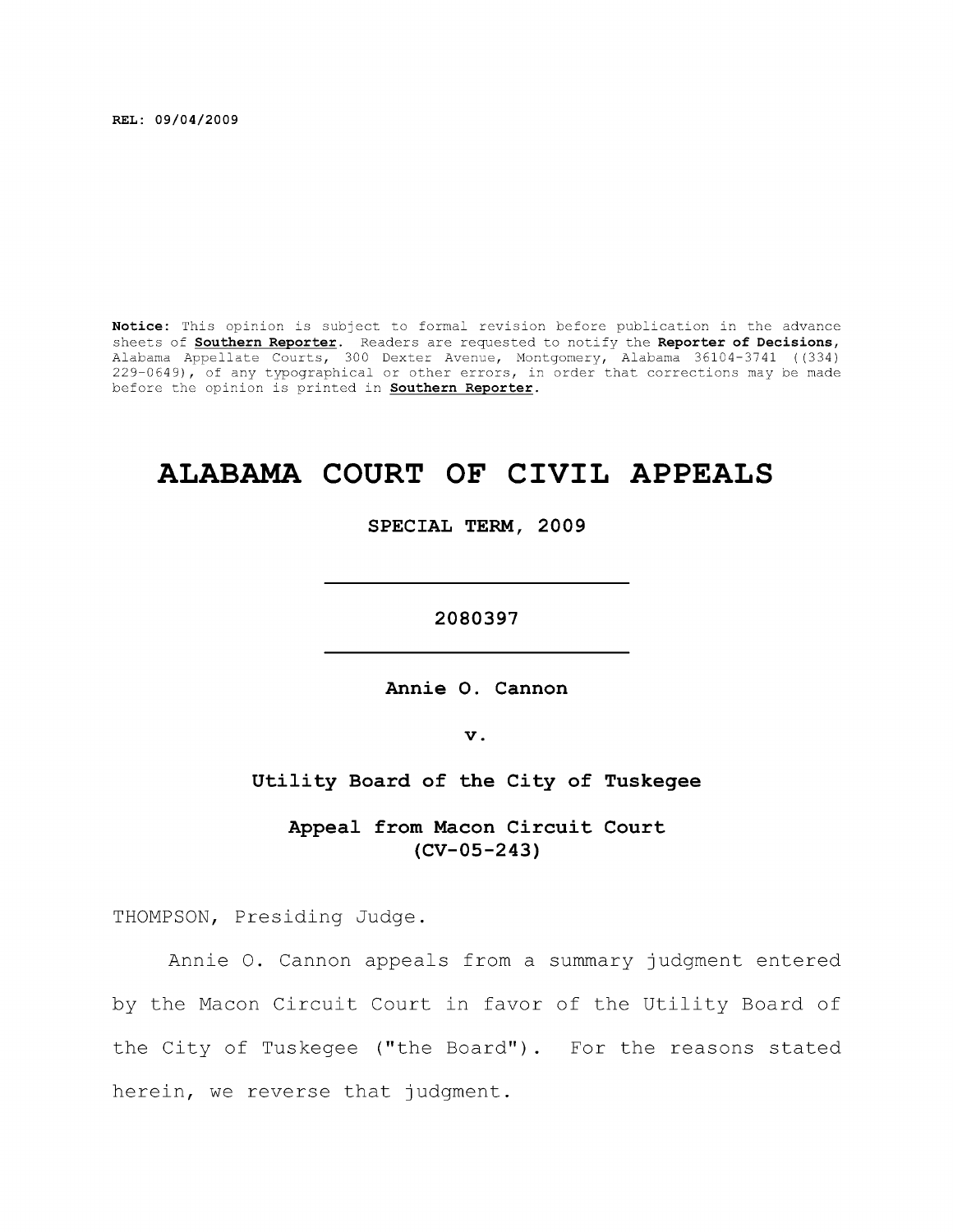Considered in light of the standard by which this court reviews summary judgments, see infra, the evidence of record reveals the following facts pertinent to this appeal. The Board provided electrical service to Cannon's house, which was located at 256 County Road 27 in Tuskegee. Cannon's account was maintained in the name of her former husband. In February 2005, Cannon's former husband died. That same month. Cannon requested that the Board change the name on the account to her name. The Board did so.

In May 2005, the Board sent a letter to Cannon in which it indicated that an account in Cannon's name had existed from 1996 to 2001 for a house located at 360 County Road 27 in Tuskegee (sometimes hereinafter referred to as "the 1996 account") and that in 2001 the Board had discontinued electrical service under that account for lack of payment. At the time the electrical service was discontinued, the 1996 account had a balance of \$175.66. The Board indicated that that balance would be added to Cannon's new account. In response to the Board's letter, Cannon disputed that she had ever opened an account on a house located at 360 County Road

 $\overline{2}$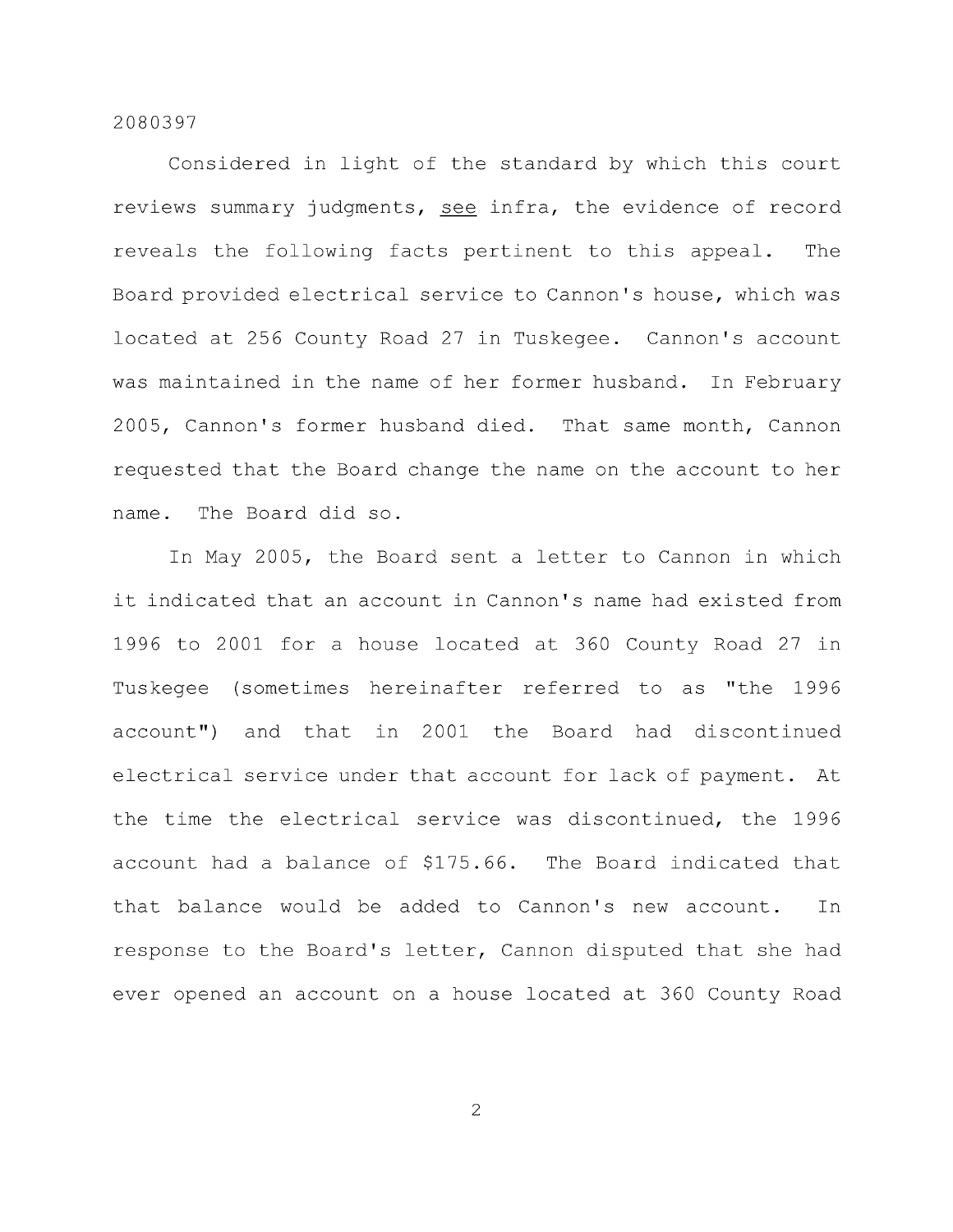27; she alleged that her cousin lived there and that her cousin must have stolen her identity.

In June 2005, the Board turned off the electricity to Cannon's house after she had failed to pay her electricity bill. In July 2005, one of Cannon's daughters called the Board, indicated that Cannon was continuing to reside in her house despite the fact that her electricity had been turned off, and requested to know the balance owed on Cannon's account. The Board informed her that Cannon owed approximately \$250. Cannon's daughter paid that amount, and the Board restored electrical service to Cannon's house.

By September 2005, Cannon had again accrued a balance on her electricity account. She paid \$54.00 that month in partial payment of her account. In October 2005, the Board again canceled electrical service to Cannon's house for nonpayment of her account. Cannon moved out of her house at that time. When the Board canceled electrical service to Cannon's house, the Board's records indicated that Cannon owed \$60.52 on her account.

On December 21, 2005, Cannon sued the Board. She alleged that the Board had added improper charges to her account and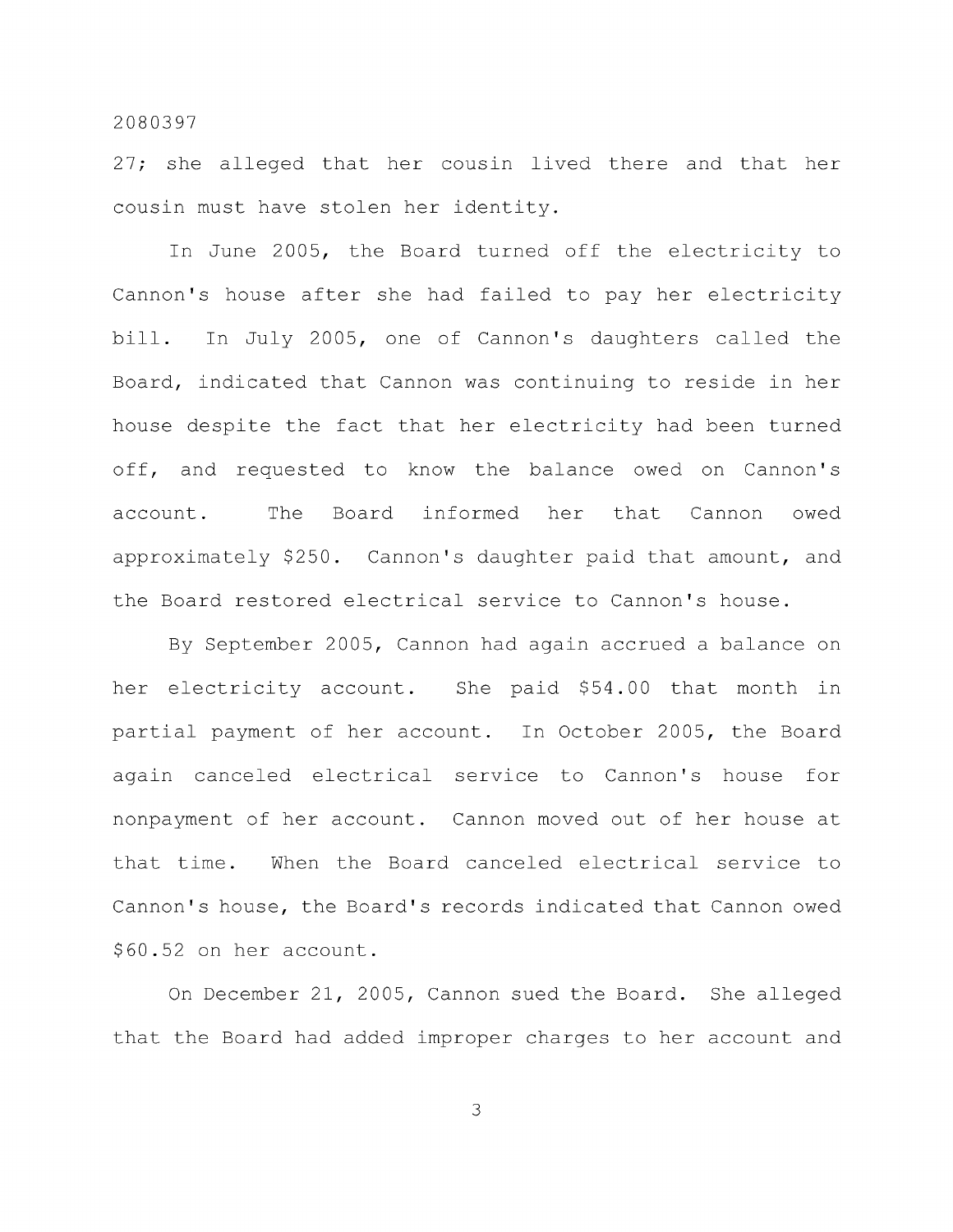that it had breached its contract with her when it had discontinued electrical service to her house. She also alleged that, because she is disabled and deaf, she relied on electrical service to power items and to charge batteries that were necessary for her to cope with her disability and hearing loss. In discontinuing the electrical service, she alleged, the Board had acted wantonly.

On January 18, 2008, the Board filed a motion for a summary judgment. It asserted that Cannon had admitted, in her deposition, that her signature was on the documentation that established the 1996 account, that Cannon's Social Security number appeared on the authorization for the provision of electrical service under that account, and that bills on that account had been sent to the postal address listed on Cannon's driver's license and were paid for a number of years before the account became delinquent. The Board argued that it was entitled to transfer the balance due on the account related to the house at 360 County Road 27 to the account placed in Cannon's name under the contract that Cannon had entered into with the Board when she put the account at her house into her name. The only breach of contract, the

 $\overline{4}$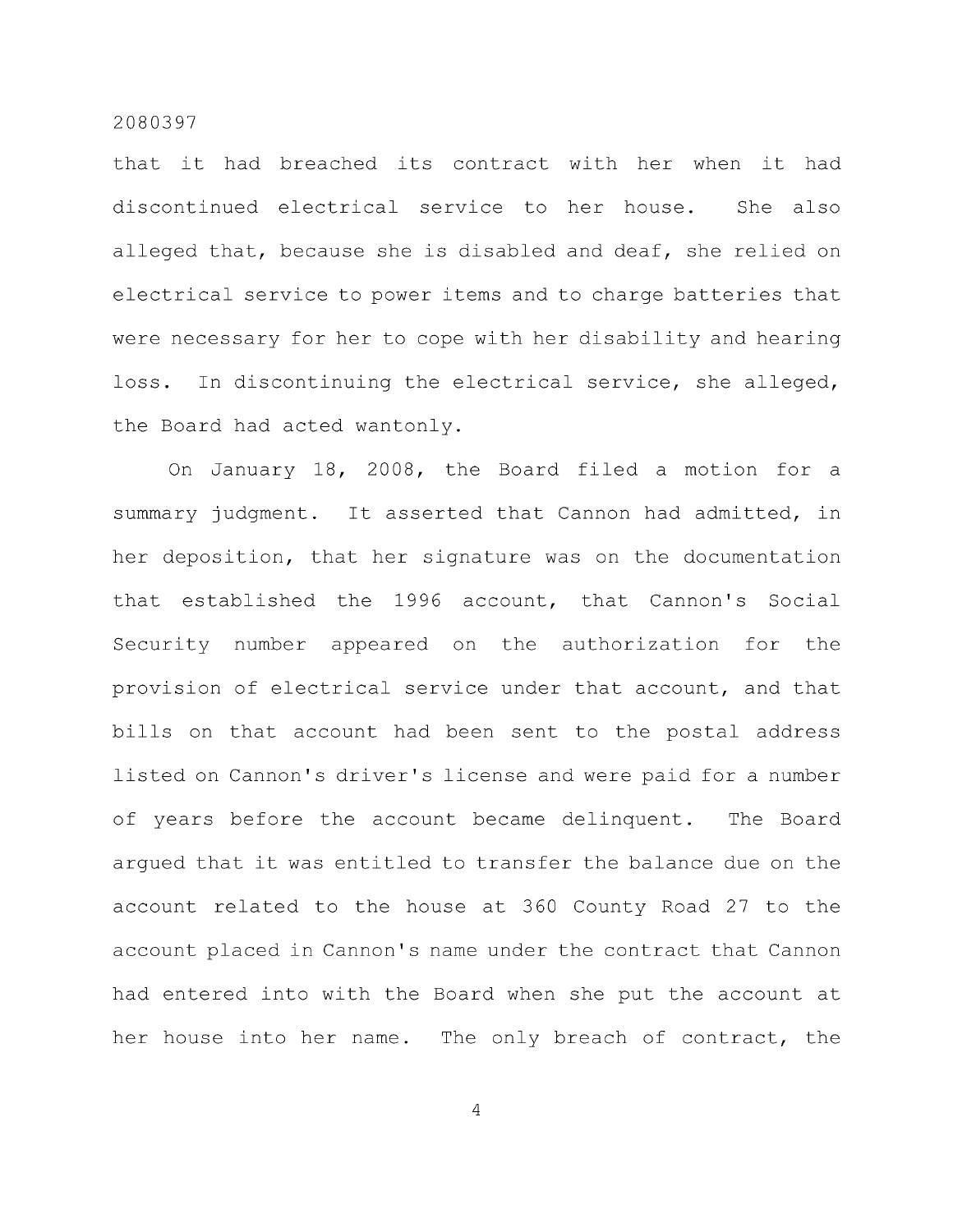Board contended, was Cannon's failure to pay the balance of her account. Thus, the Board argued, it was within its rights, and not a violation of its contract with Cannon, to terminate her electrical service. As to Cannon's claim of wantonness, the Board contended that, as a governmental entity, it was not capable of forming the requisite mental state to be liable for wantonness.

In response, Cannon asserted that she had testified several times during her deposition that she did not sign any authorization for electrical service at any address other than for her house located at 256 County Road 27 and that her cousin had obtained her signature and had used it to obtain electrical service at the house located at 360 County Road 27. She asserted that the Board's decision to add the balance due from the delinquent 1996 account related to the house at 360 County Road 27, which led, according to Cannon, to the Board's discontinuation of electrical service to her house in October 2005, constituted a breach of the contract between the Board and Cannon. Cannon did not respond to that portion of the Board's summary-judgment motion related to her wantonness claim.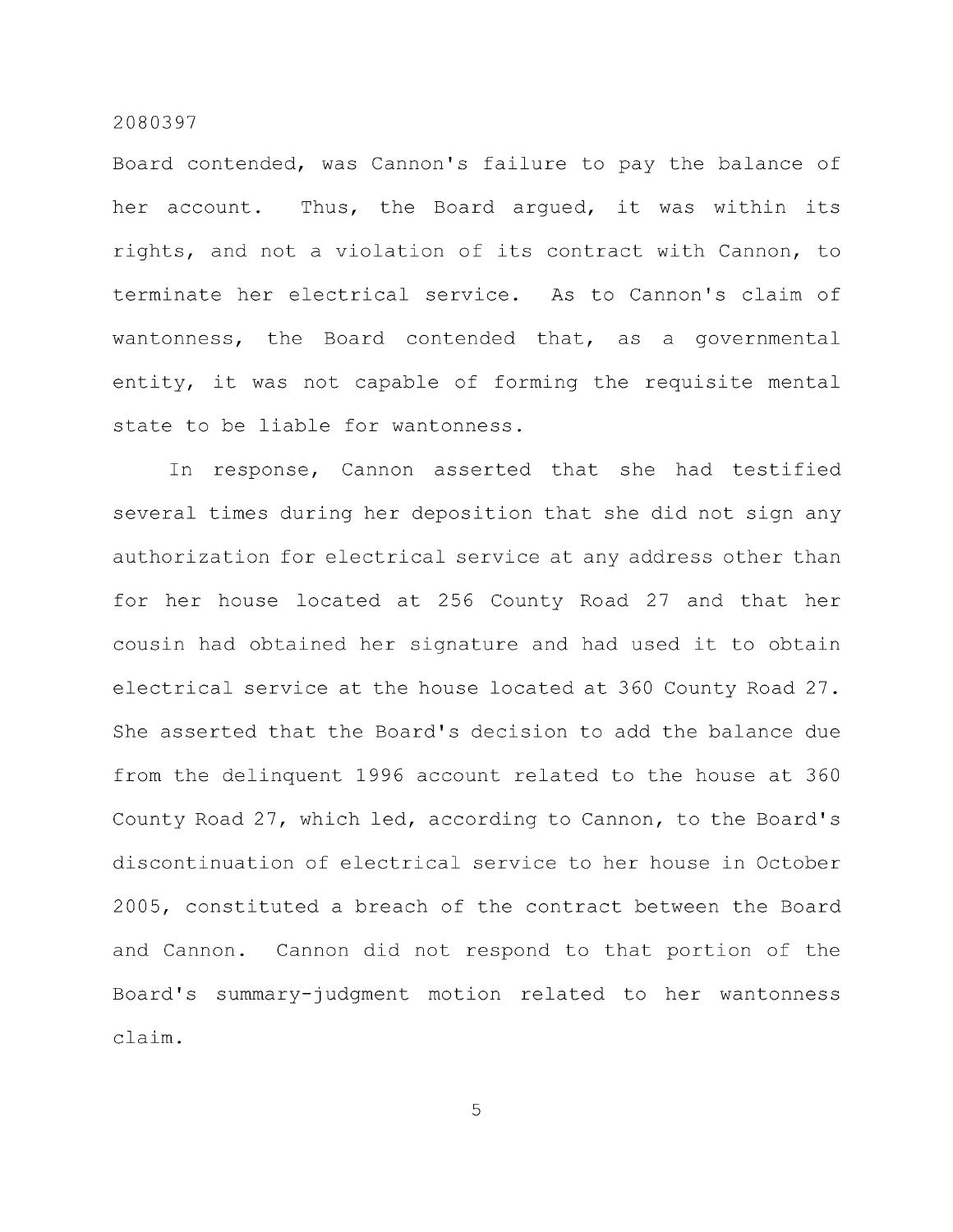On April 15, 2008, the trial court entered a partial summary judgment in favor of the Board as to Cannon's wantonness claim. On December 4, 2008, the trial court entered a summary judgment in favor of the Board as to Cannon's breach-of-contract claim. Cannon filed a timely appeal to the supreme court with regard to the trial court's summary judgment on her breach-of-contract claim. She did not appeal from the trial court's summary judgment on her wantonness claim. The supreme court transferred the appeal to this court pursuant to  $\frac{12-2-7(6)}{12-2}$ , Ala. Code 1975.

The standard by which this court reviews a summary judgment is the same as the standard for granting a summaryjudgment motion. Alabama Elec. Coop., Inc. v. Bailey's Constr. Co., 950 So. 2d 280, 283 (Ala. 2006) (quoting McClendon v. Mountain Top Indoor Flea Market, Inc., 601 So. 2d 957, 958 (Ala. 1992)).

"A summary judgment is proper when there is no genuine issue of material fact and the moving party is entitled to a judgment as a matter of law. Rule 56(c) (3), Ala. R. Civ. P. The burden is on the moving party to make a prima facie showing that there is no genuine issue of material fact and that it is entitled to a judgment as a matter of law. In determining whether the movant has carried that burden, the court is to view the evidence in a light most favorable to the nonmoving party and to draw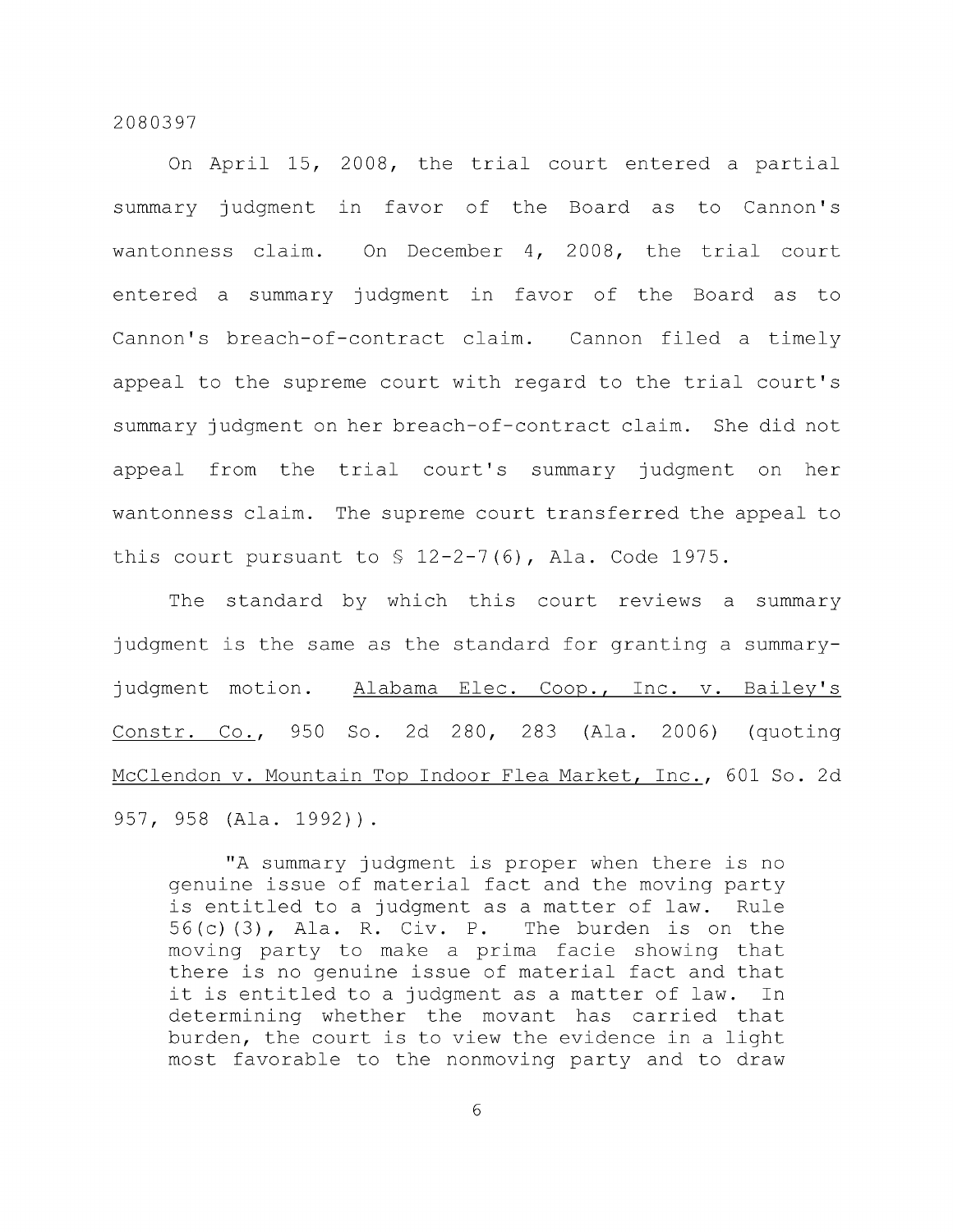all reasonable inferences in favor of that party. To defeat a properly supported summary judgment motion, the nonmoving party must present 'substantial evidence' creating a genuine issue of material fact -- 'evidence of such weight and quality that fair-minded persons in the exercise of impartial judgment can reasonably infer the existence of the fact sought to be proved.' Ala. Code 1975, § 12-21-12; West v. Founders Life Assurance Co. of Florida, 547 So. 2d 870, 871 (Ala. 1989)."

Capital Alliance Ins. Co. v. Thorough-Clean, Inc., 639 So. 2d 1349, 1350 (Ala. 1994) .

Cannon contends that there was a genuine issue of material fact with regard to whether she was responsible for charges on the 1996 account. She argues that if she did not sign the authorization to establish that account, then the Board violated its agreement with her when it added the balance from that account to the balance of the account that was placed in her name in 2005, and that it further violated its contract with her when it terminated electrical service to her house in October 2005.

In response, the Board contends that, under the terms of Cannon's contract with the Board, Cannon was liable for the balance that was due on her account, which included the balance on the delinquent 1996 account related to the house at

 $\overline{7}$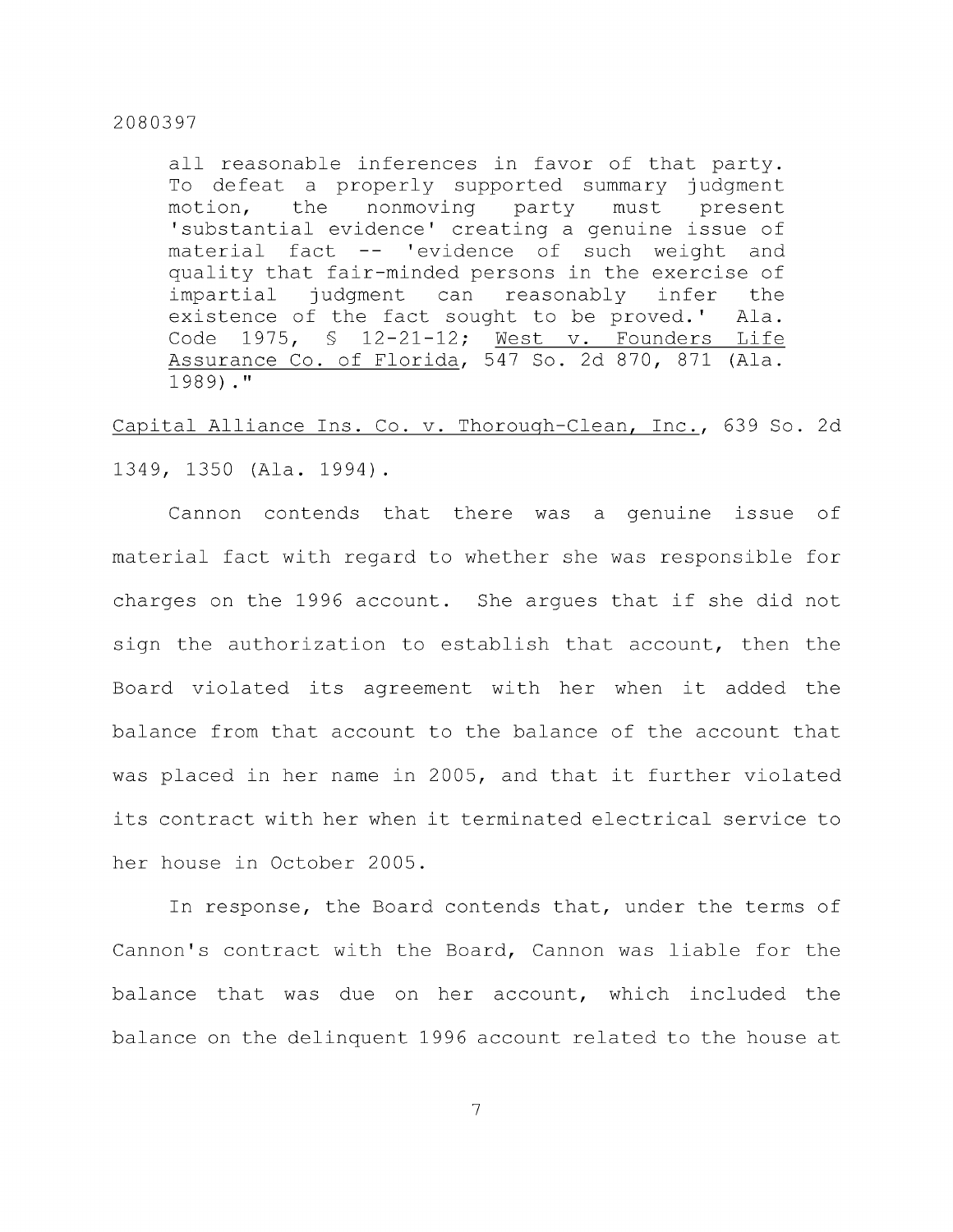360 County Road 27. It argues that the delinquent 1996 account was in Cannon's name, that it was "under" her Social Security number, and that it was "under her admitted signature." The Board argues that, under Alabama law, it cannot be liable for damages caused by the discontinuance of electrical service to Cannon because her account was delinquent.

Our review of Cannon's deposition reveals a genuine issue of material fact regarding whether she signed the account authorization to establish electrical service at the 360 Highway 27 address or whether someone forged her signature on that document for the purpose of obtaining electrical service at that address. Although, as the Board argues, Cannon did testify that the signature on the document was hers, she also testified unequivocally that she had never signed any authorization form for the establishment of electrical service for any address other than her own. Considering the broader context of Cannon's testimony, and drawing the reasonable inferences therefrom in a light most favorable to her, we conclude that a jury could interpret Cannon's testimony as indicating that, although the signature on the authorization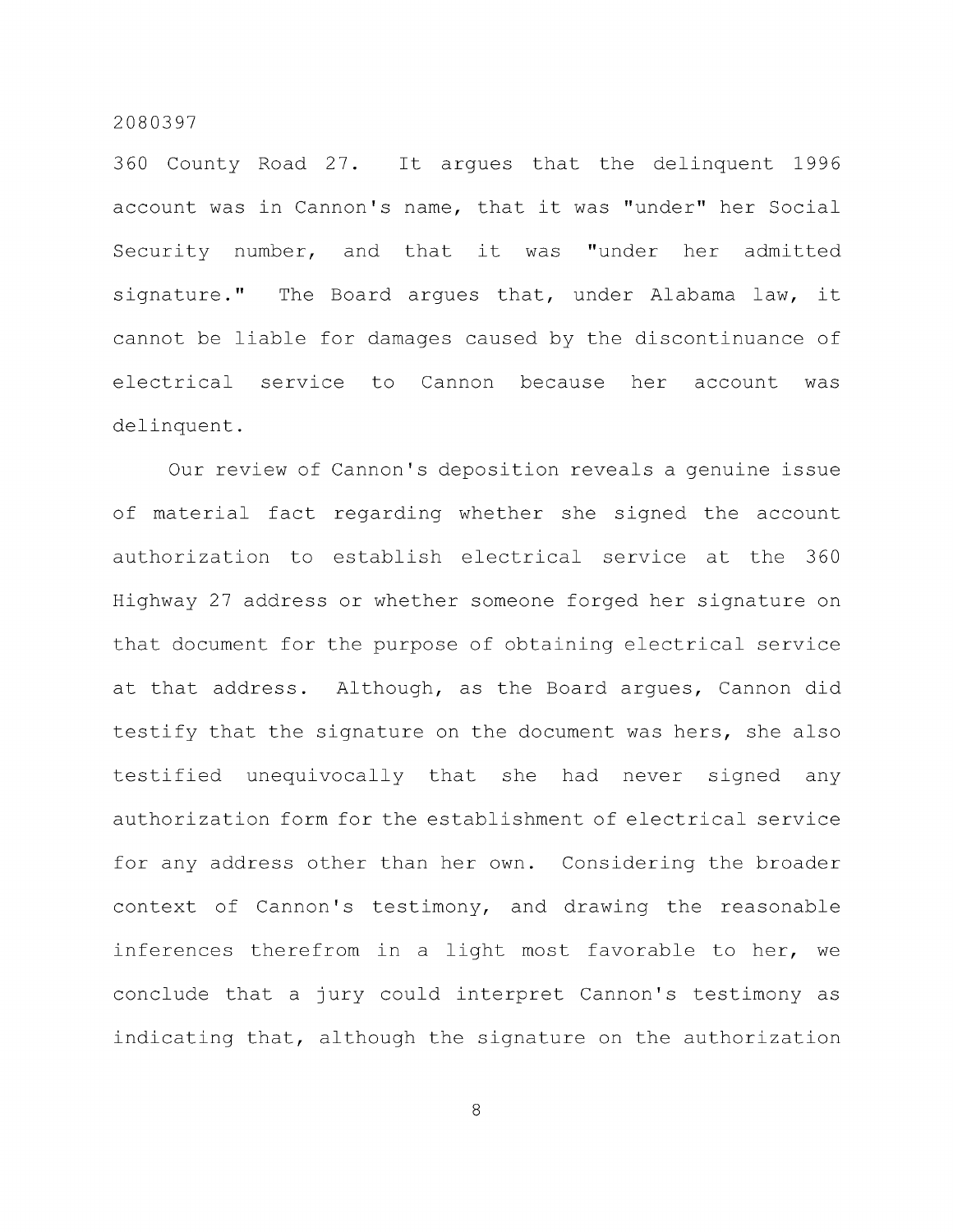form related to the 1996 account looked like hers, it was not really her signature, and that her cousin or someone else forged her signature to that authorization document.

Thus, there is substantial evidence from which a jury could conclude that the Board was not permitted, by the terms of its contract with Cannon, to add the unpaid balance of the 1996 account, \$175.66, to the account that Cannon had placed in her name in February 2005. Cannon's account showed a balance owed of \$60.52 at the time that the Board discontinued her electrical service. When the outstanding balance from the 1996 account is removed from Cannon's account, however. Cannon's account would show a credit of \$115.14, not a debt. Because a jury could believe that the Board discontinued Cannon's electrical service at a time when her account, when properly credited, was current, the jury could also conclude that the Board breached its contract with Cannon to provide electrical service to her.

The Board also argues that, at the time that it discontinued electrical service at the 256 Highway 27 address in October 2005, the delinquency from the 1996 account had already been paid off (presumably by the payments Cannon and